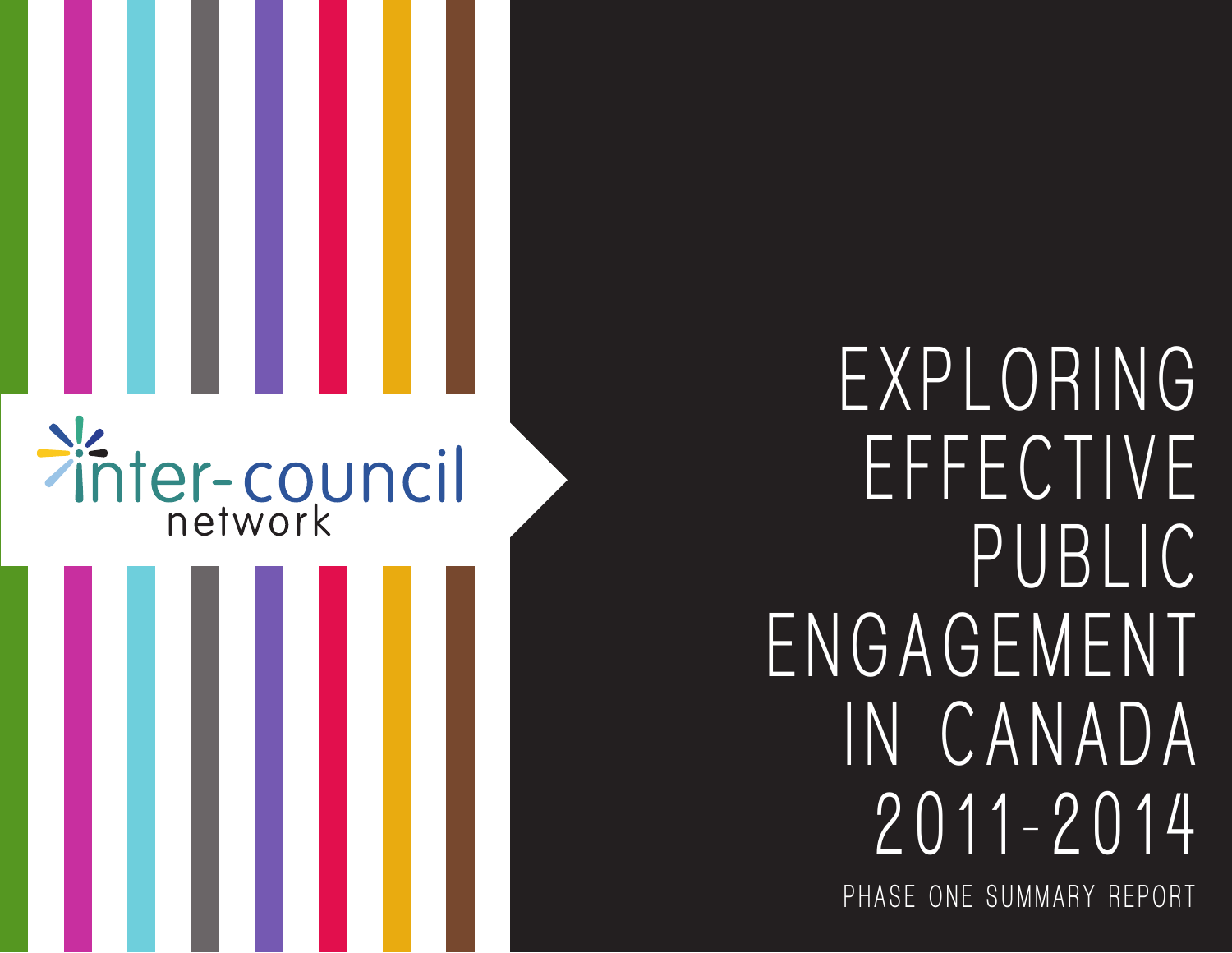#### **PUBLIC ENGAGEMENT PROGRAM**



 $\frac{1}{2}$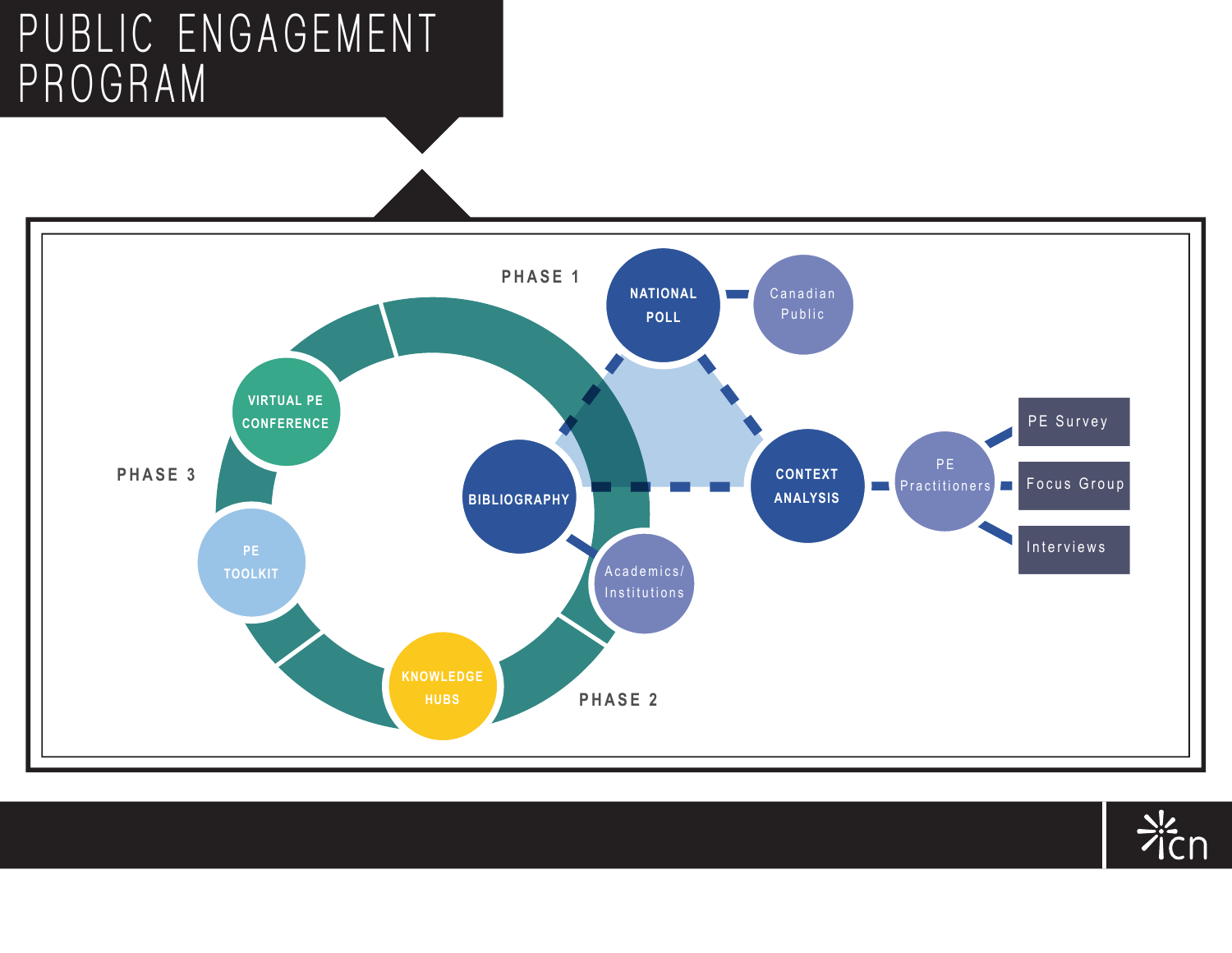## **BACKGROUND**

- This program grew from one of four recommendations made by the ICN in a position paper entitled *Effectively Engaging Canadians as Global Citizens* (2010) "to conduct a longitudinal study that includes Public Engagement (PE) practitioners to document, reflect upon, analyze and share learning on effective PE towards active global citizenship"
- The information presented is a summary of pracitioners' thoughts, opinions, and current practice, gathered over eight-months period. It is intended as a first step in furthering discussion and building capacity and good practice in PE towards active global citizenship in Canada  $\bullet$

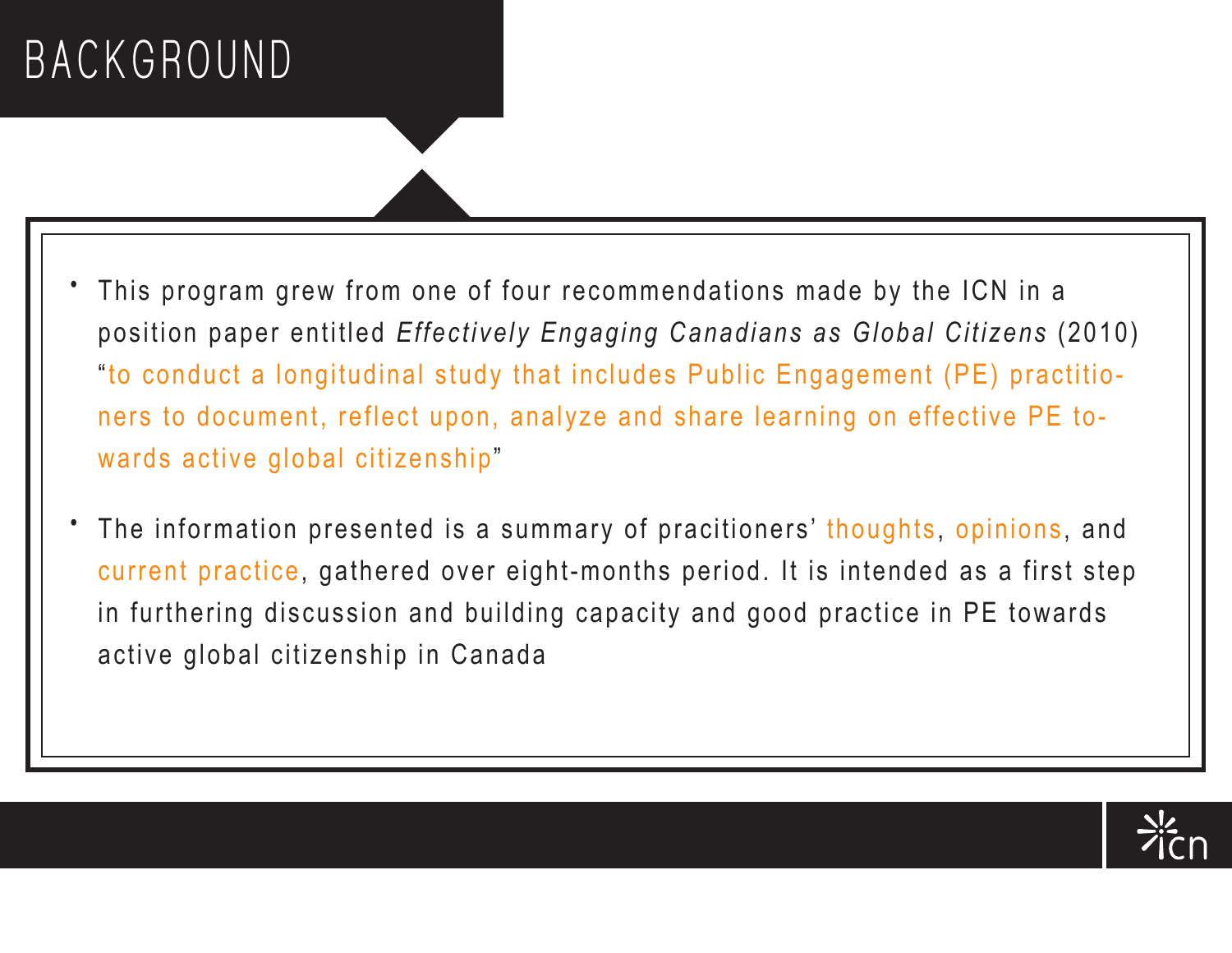# **CONTENT**

**OBJECTIVES & METHODOLOGY DEFINING PE WHO IS DOING PE? WHAT ARE THEY DOING? CHALLENGES MOVING FORWARD**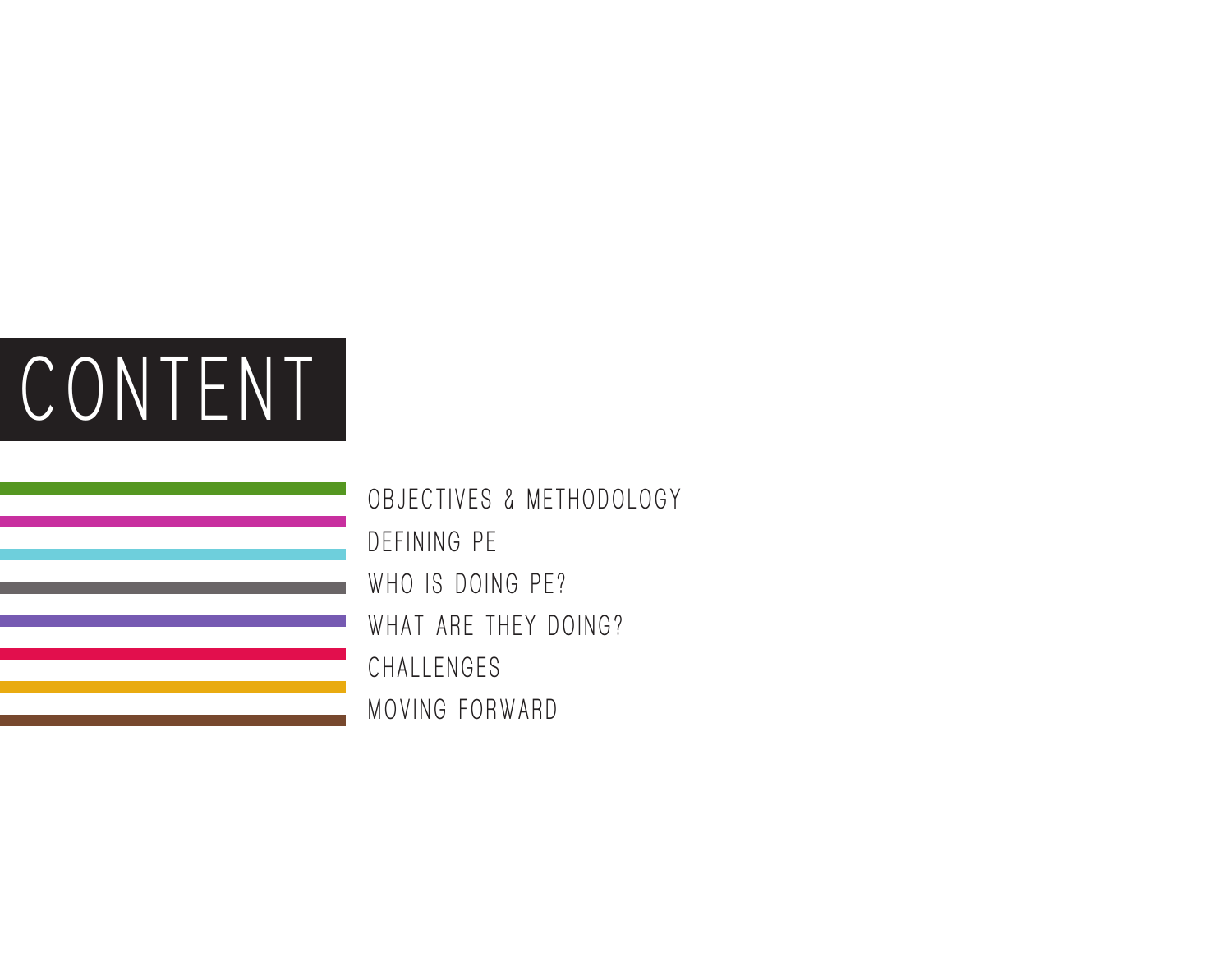#### **OBJECTIVE & METHODOLOGY**

#### OBJECTIVES

- To describe the range of PE activities happening across Canada
- To describe the range of public engagement knowledge of practitioners
- To describe the range of barriers PE practitioners face in the design, implementation and evaluation of their work

#### METHODOLOGIES

Collaborative mixed methods exploratory study

Survey (n=387) Focus Groups (n=245) Interviews (n=47)

 $TOTAL = (679)$ September 2011 to March 2012

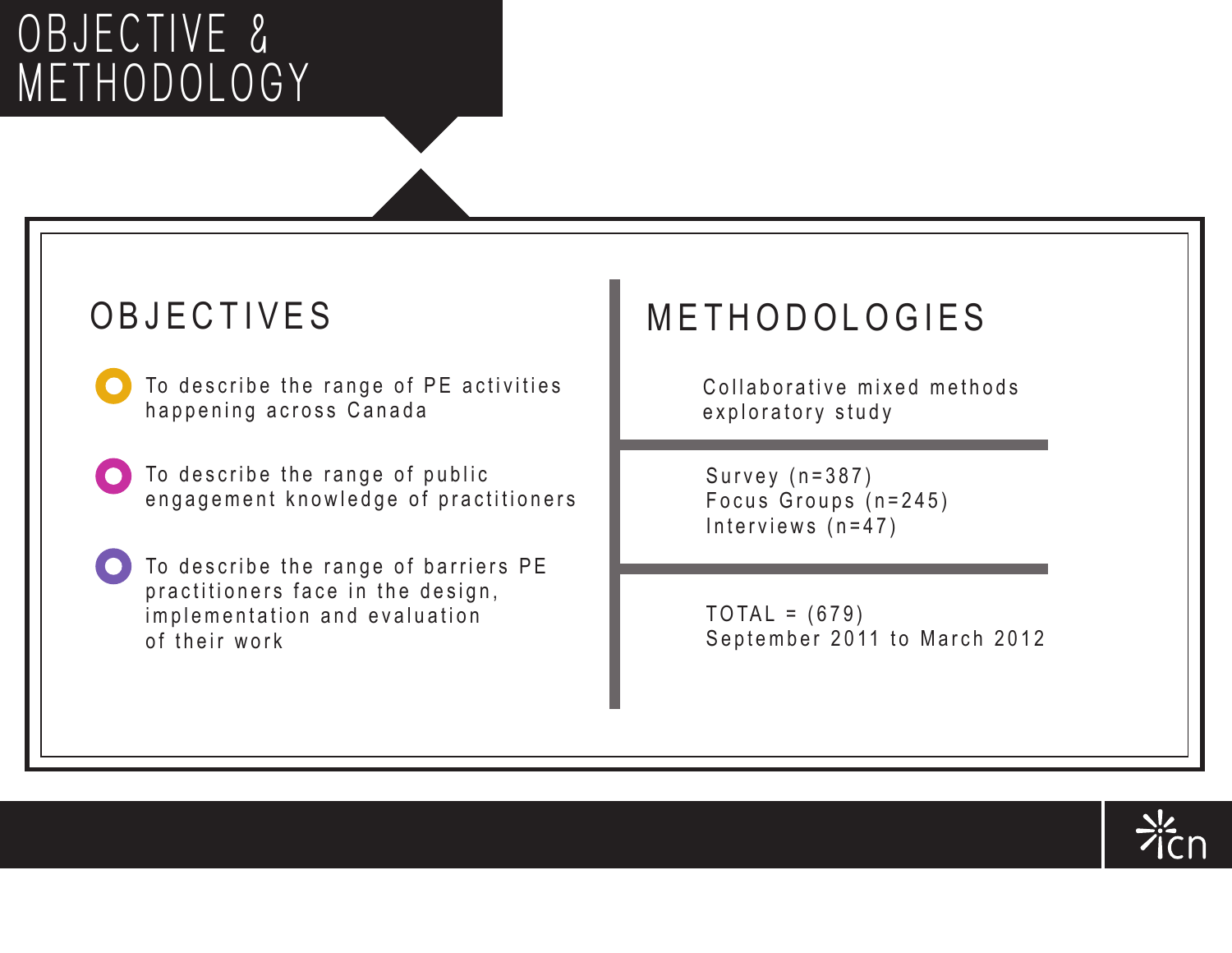#### **ICN DEFINITION**

The ICN defines PE as "those activities and processes which enable individuals and organizations to traverse along a continuum from **basic understanding** of international development practices and the underlying principles directing those practices, through to **deeper personal involvement** and **informed action** on sustainable human development around the world."

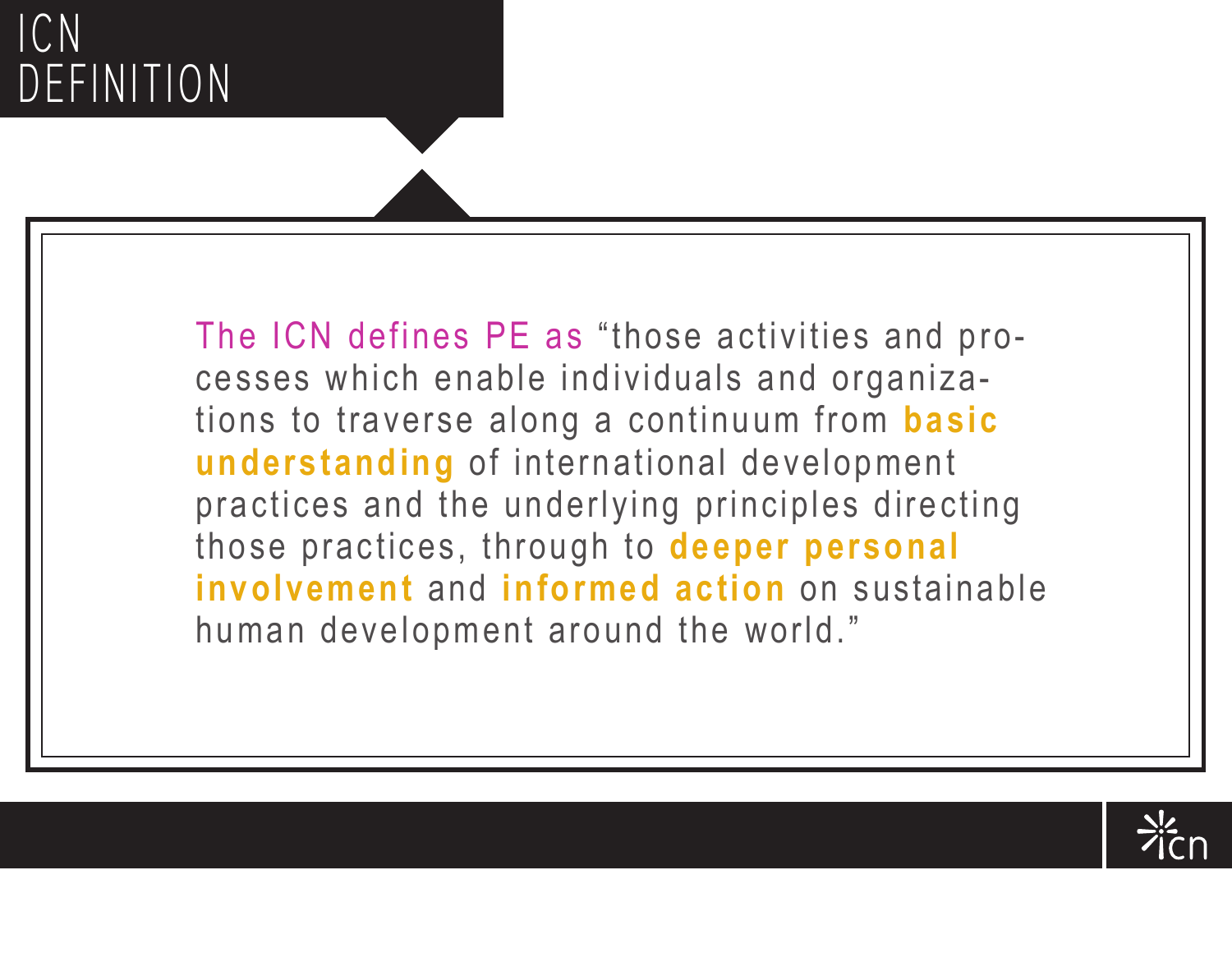#### **DEFINING P E**



Does your organization do this kind of work in Canada? Does your organization do similar work by another name?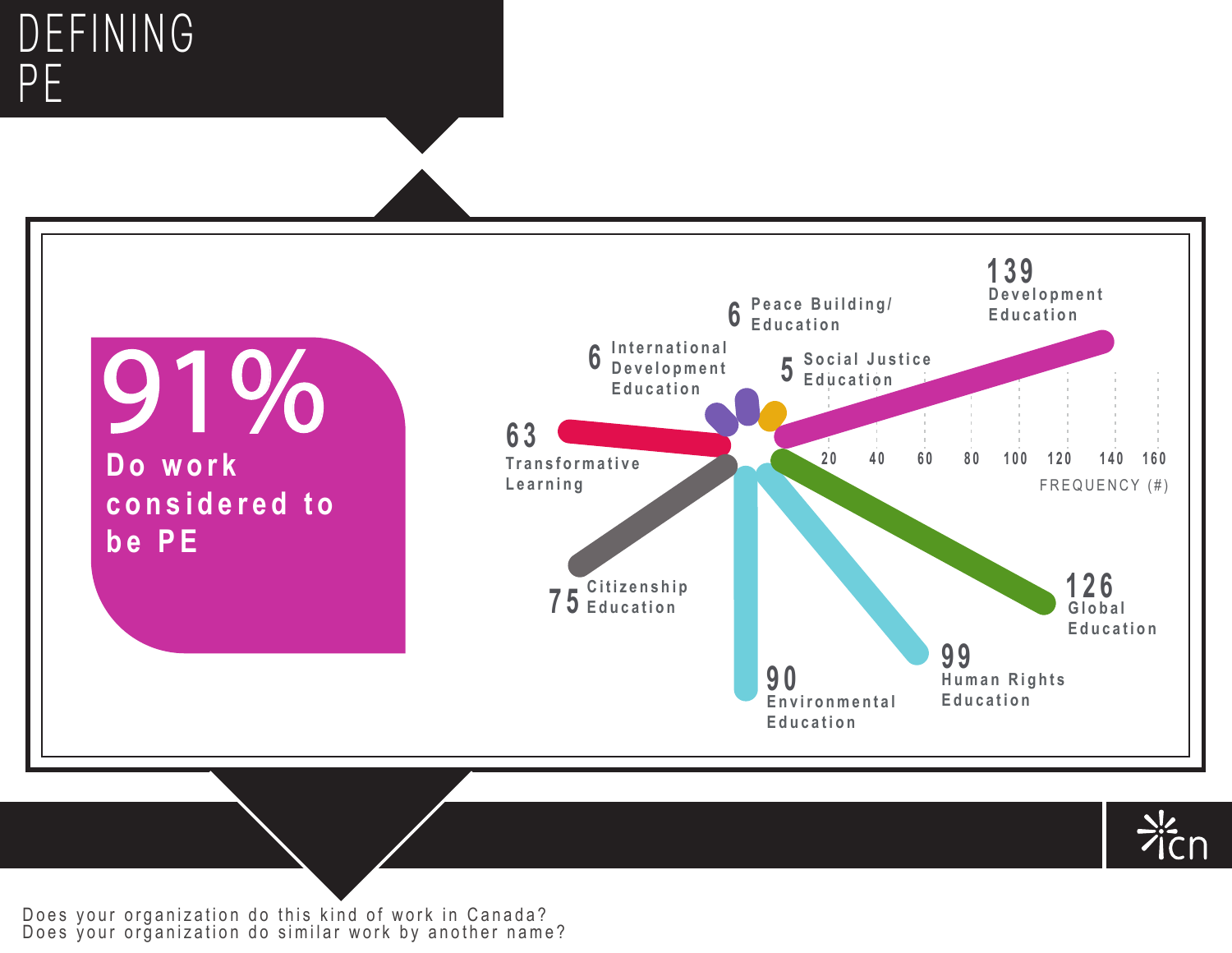#### **RANKING OBJECTIVES OF PE**



Please rate the following objectives of PE within your organization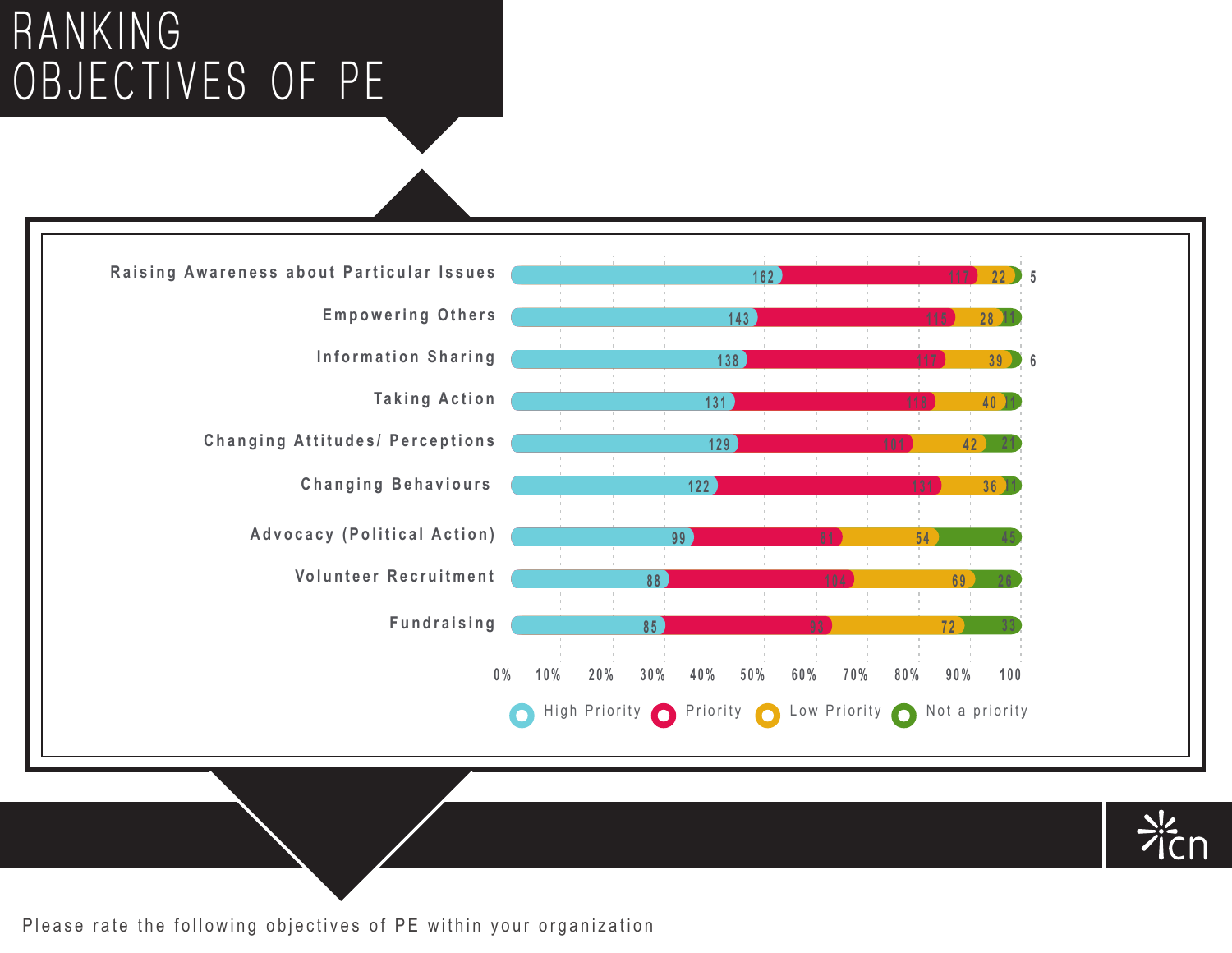# **RESULTS OF PE**





**217**

**163**

**83**

**102**

**93**

**66**

**64**

**50**

Please identify the top three results of your organization's PE work.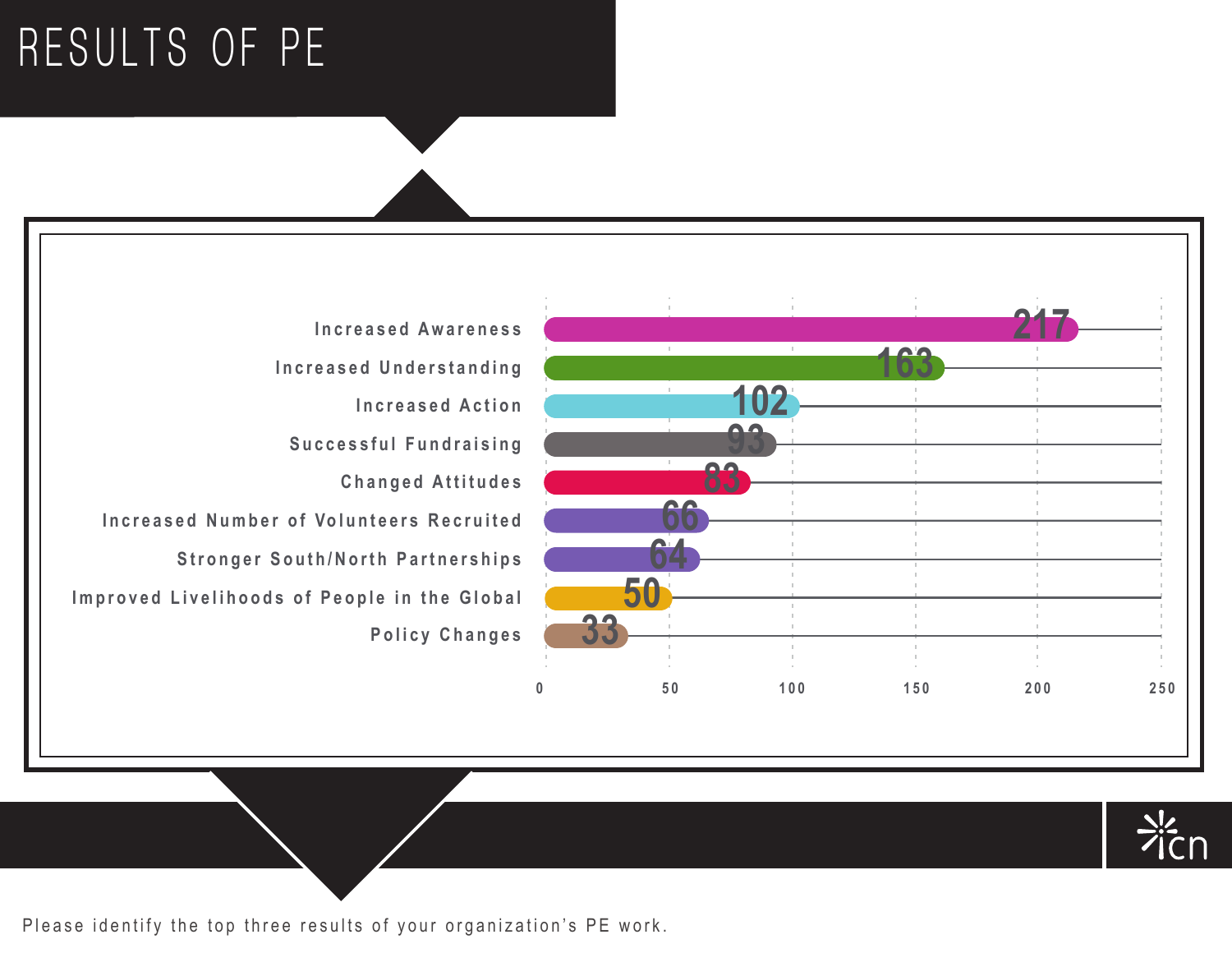#### **KEY OUTCOMES OF GOOD PE**

Awareness of Complex Issues Knowledge & Understanding that Promotes Critical Thinking Informed & Meaning Actions Connections Community Building Motivations & Inspiration that Empowers Actions Sustainable Behavioural Change Policy Change Social Change

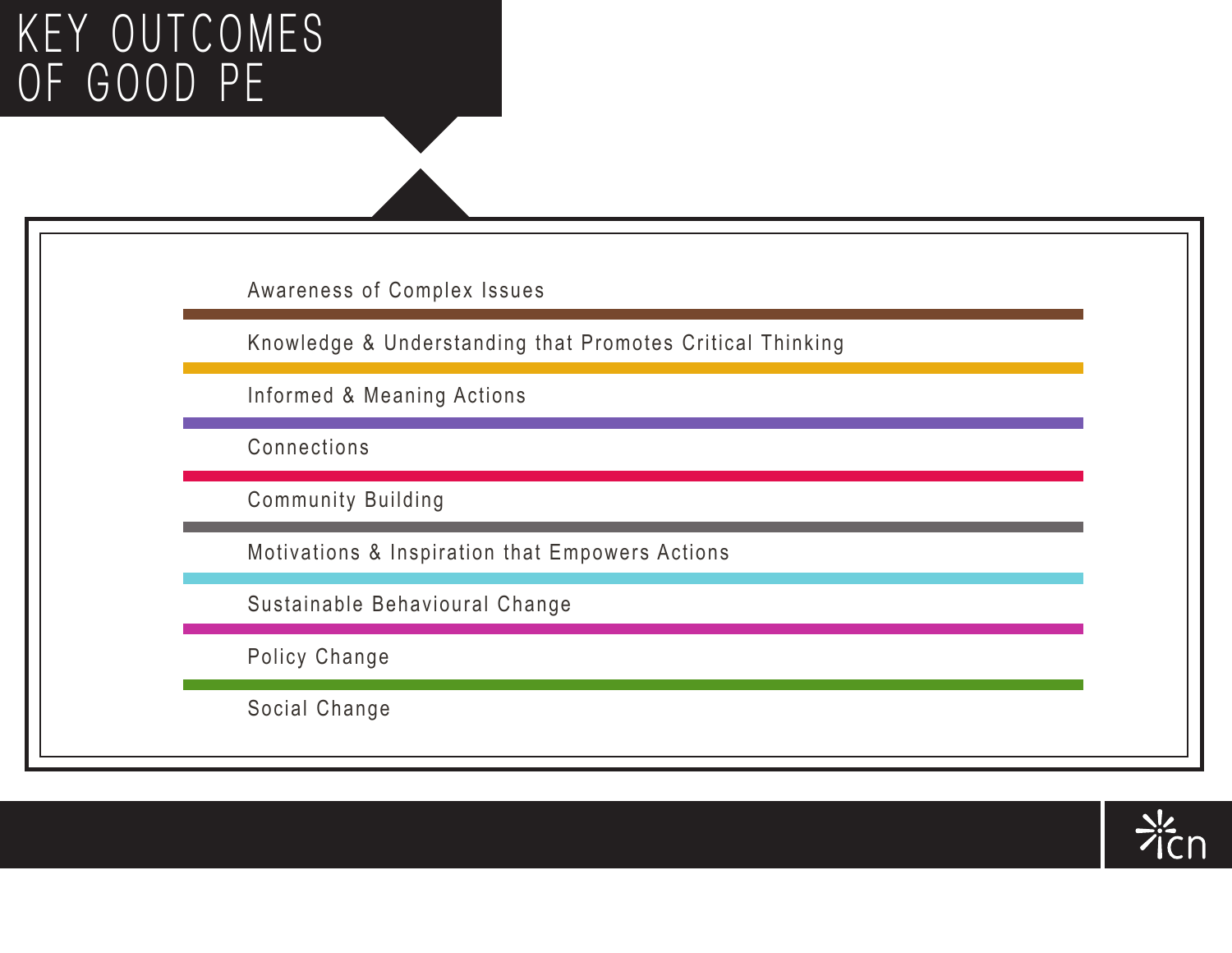#### **KEY QUALITIES OF GOOD PE**



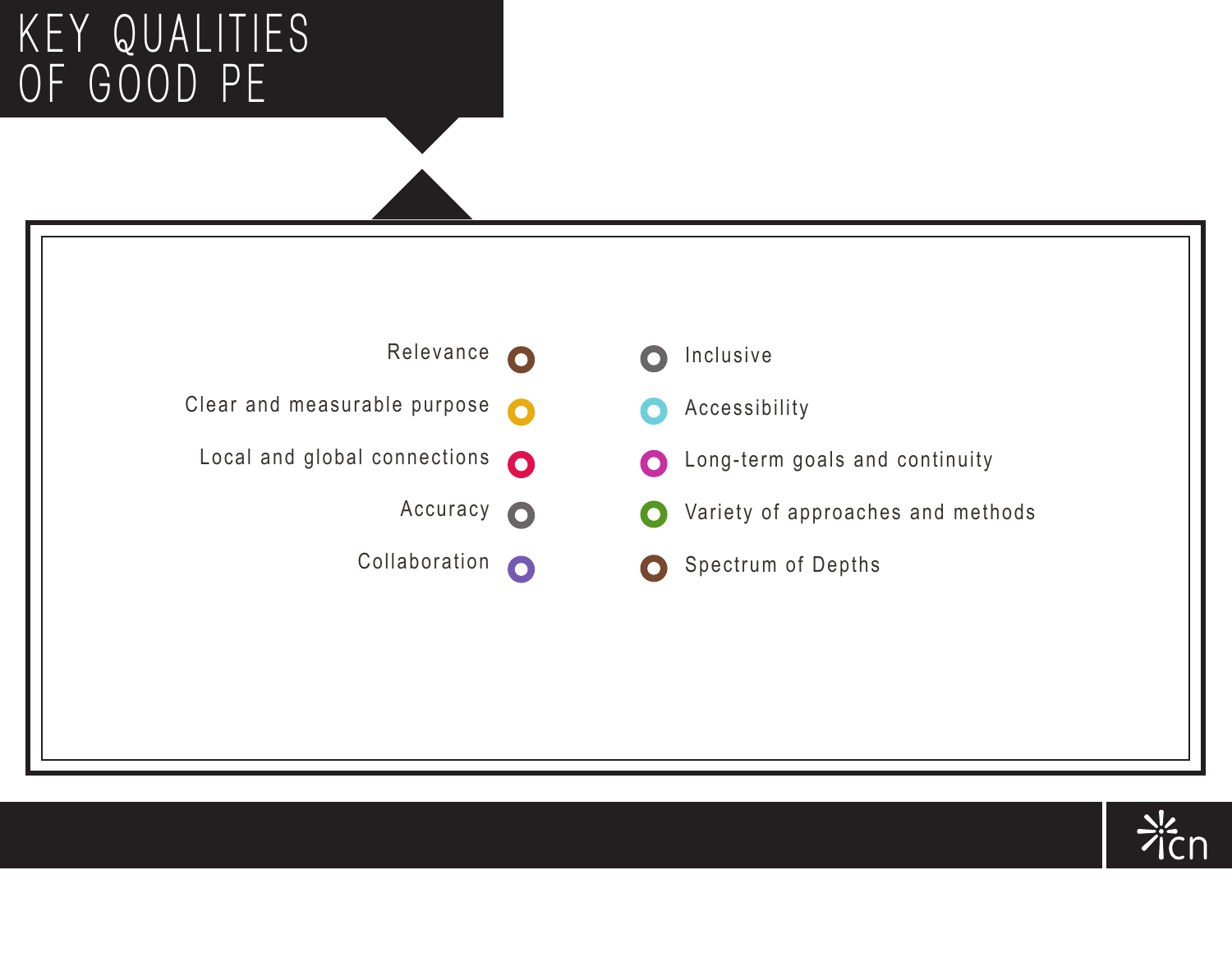#### **PROVINCIAL DISTRIBUTION OF PARTICIPANTS**



In which region(s) of Canada is your organization based?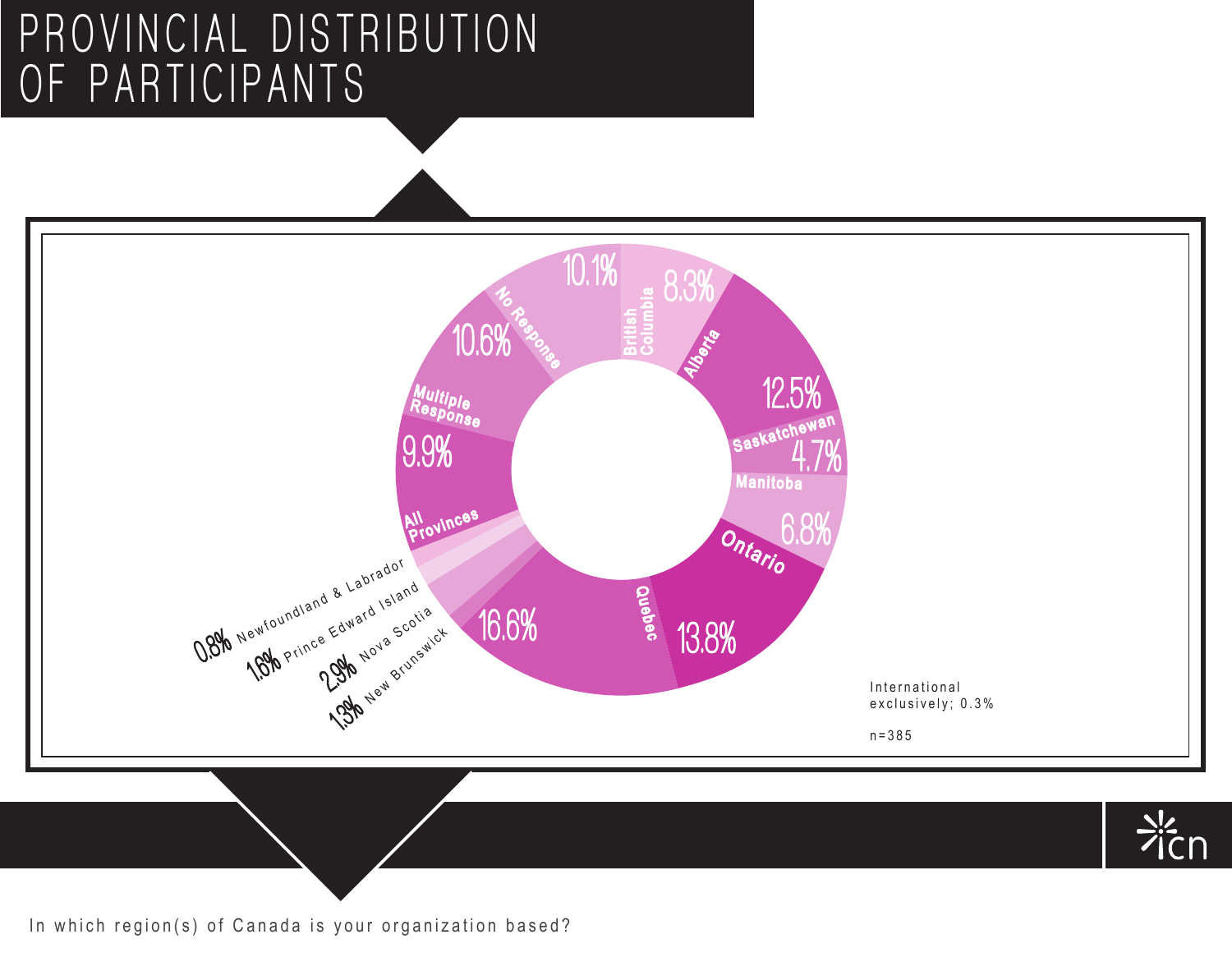#### **RELATIONSHIP TO THE COUNCIL**



What is your organization's relationship to one or more Councils for International Cooperation?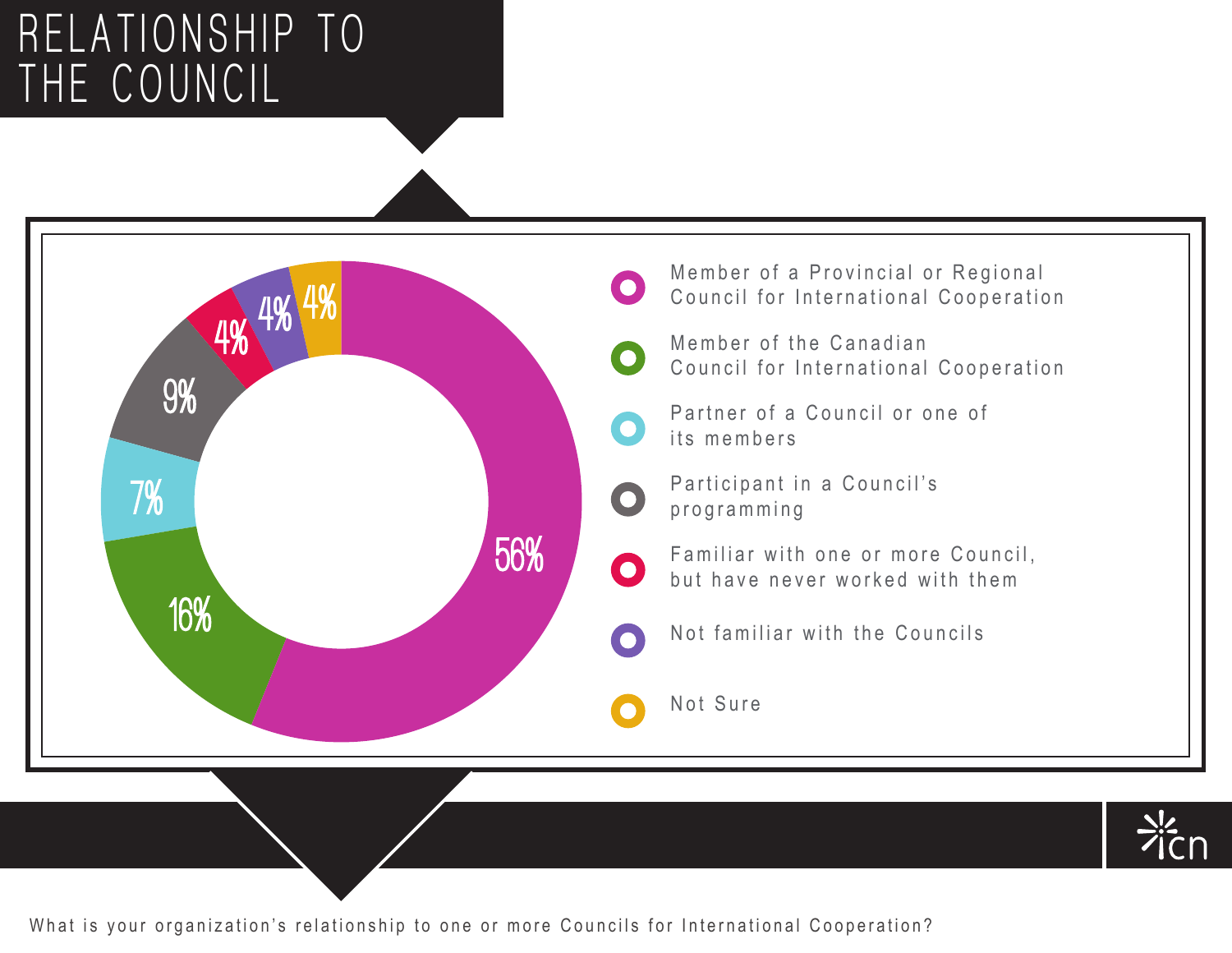#### **NUMBER OF YEARS DOING PE**



How long has your organization been doing PE work?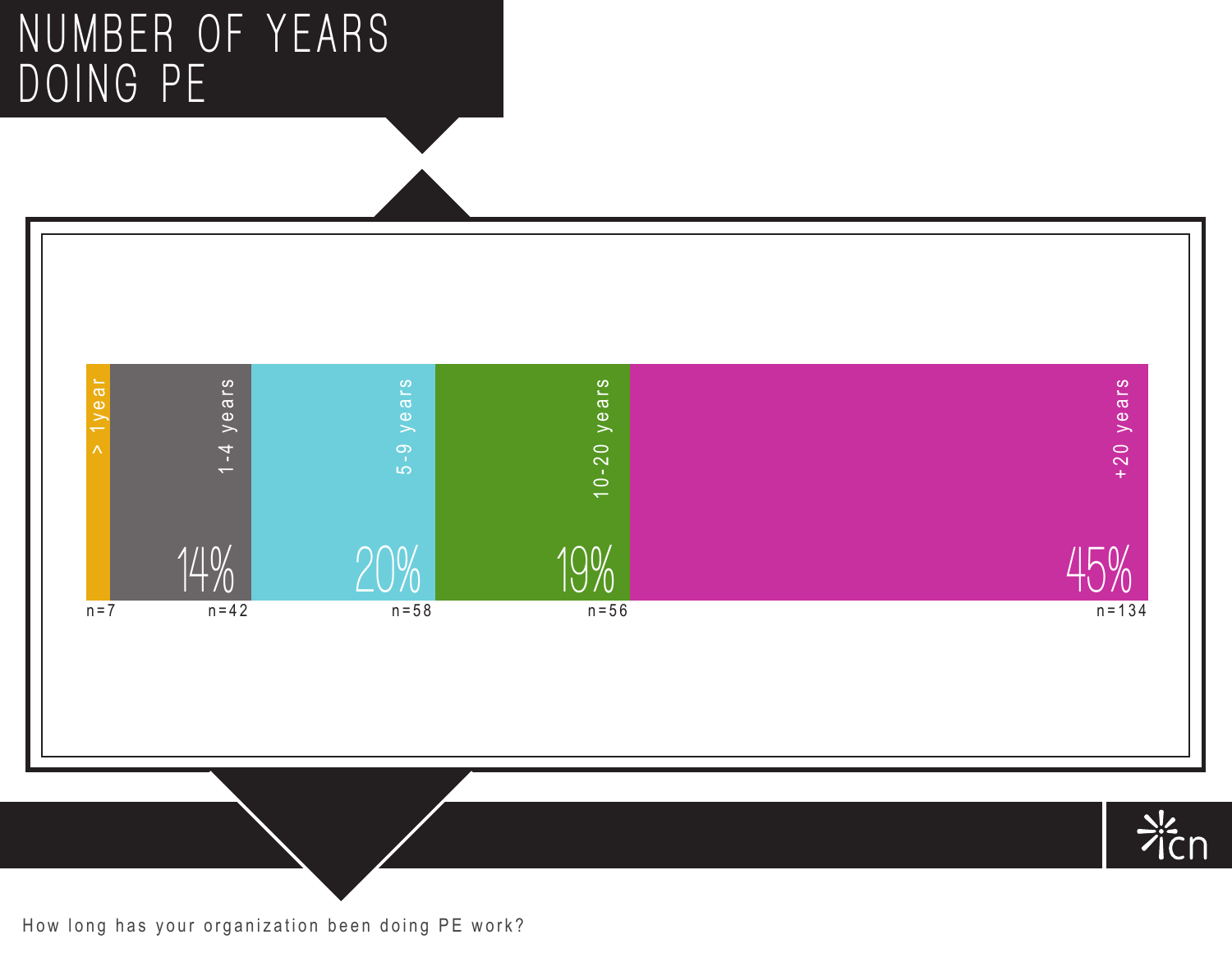#### **SIZE OF OPERATING BUDGET: 2011-2012**



What is the size of your organization's 2011-2012 operating budget?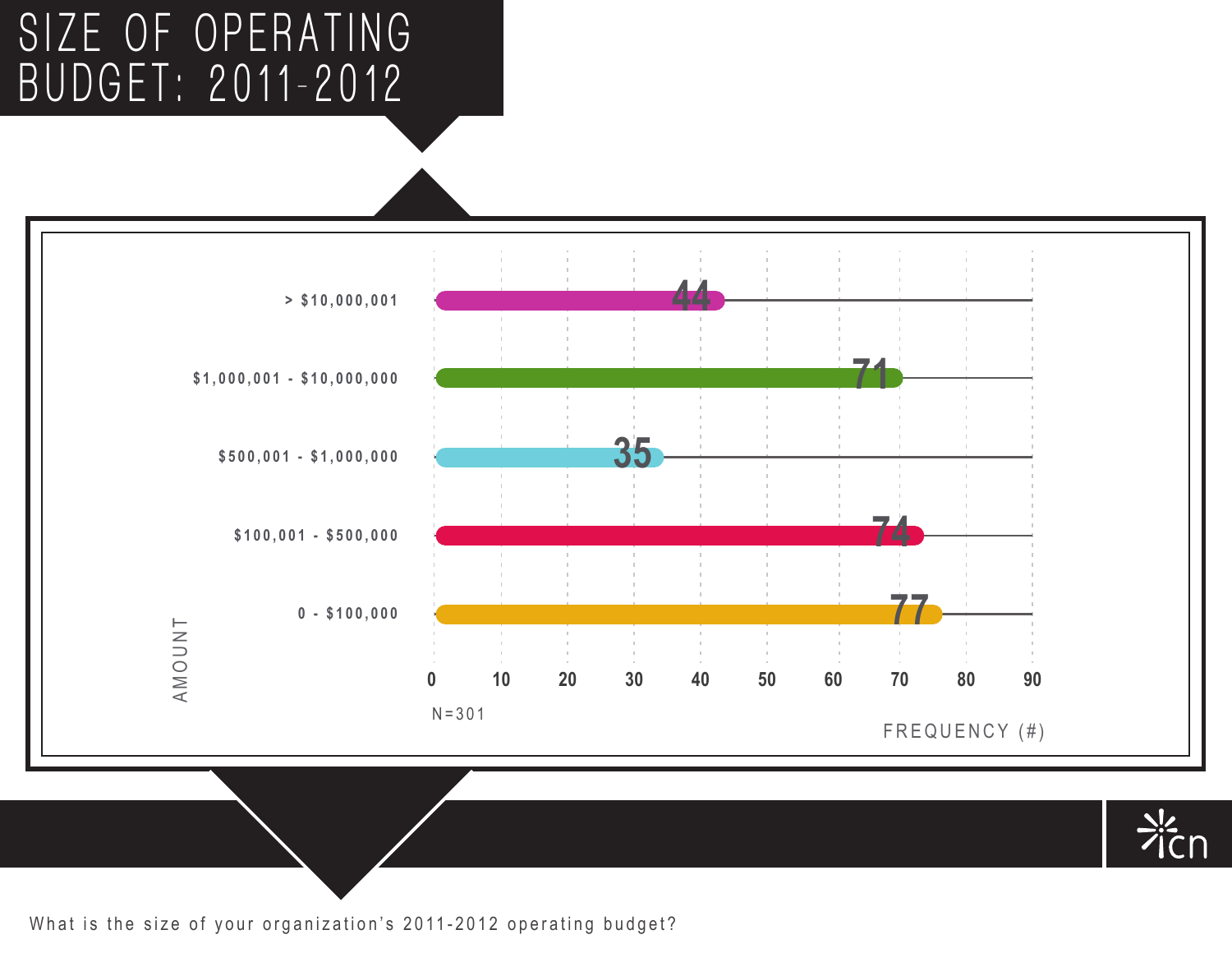#### **PERCENTAGE OF BUDGET SPENT ON PE**



**TYPICAL OF YOUR BUDGET**

What percentage of your 2011-2012 budget is directed towards PE Is this percentage typical of budgets directed toward PE in your organization in the last three to five years?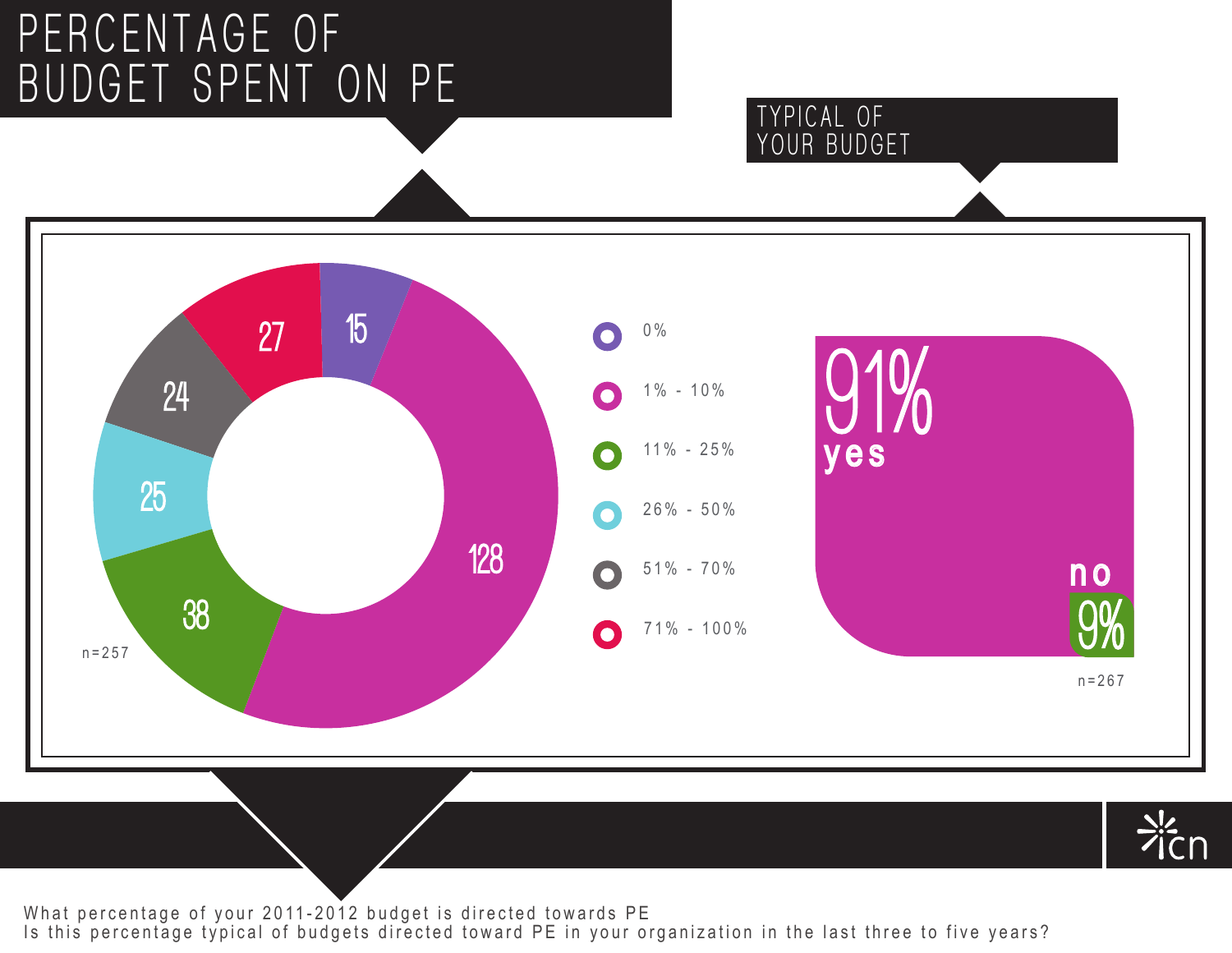#### **CURRENT FUNDING**





How does your organization fund its PE work?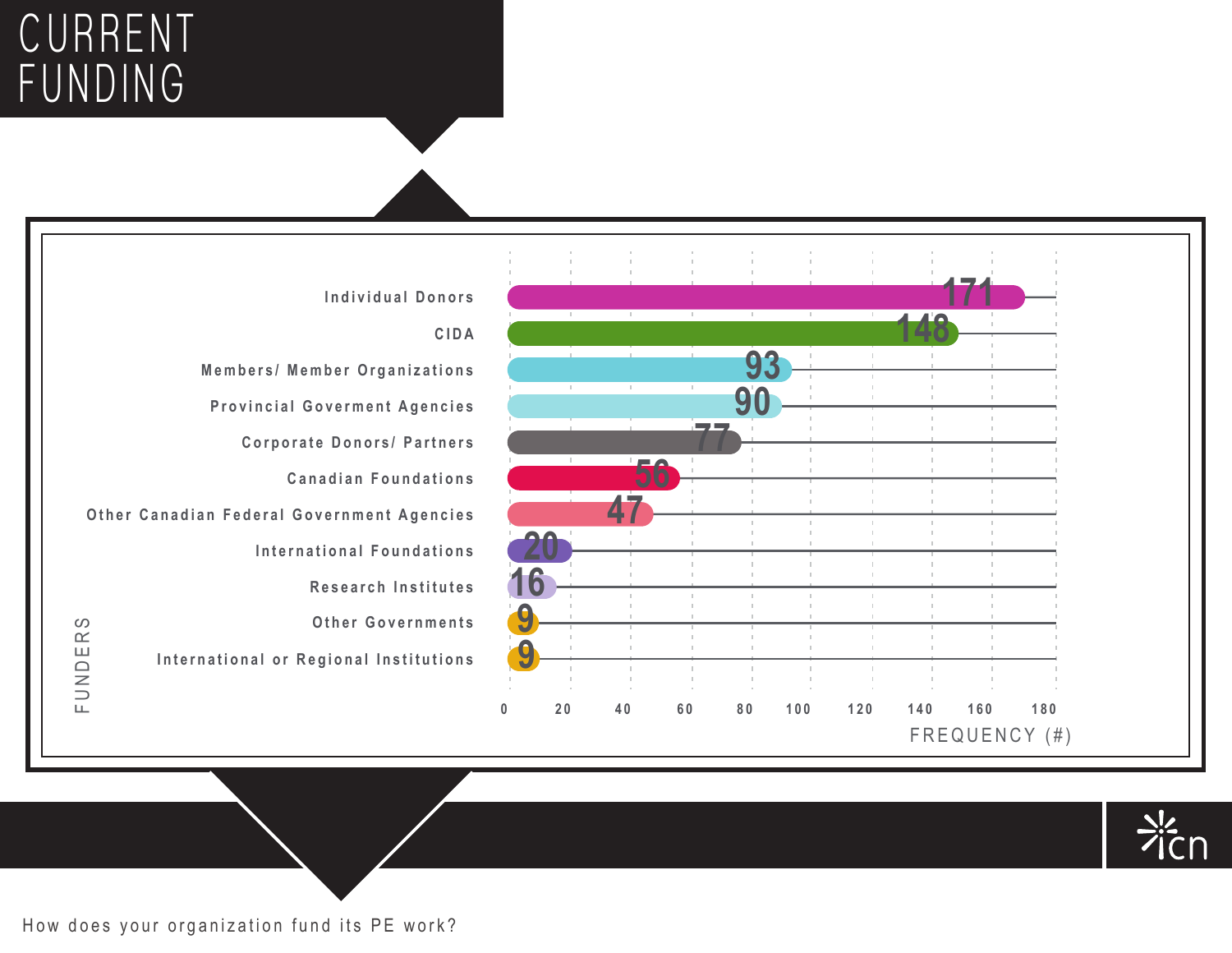#### **TARGET AUDIENCES**



Please select the top five target audiences of your organization's PE efforts in Canada.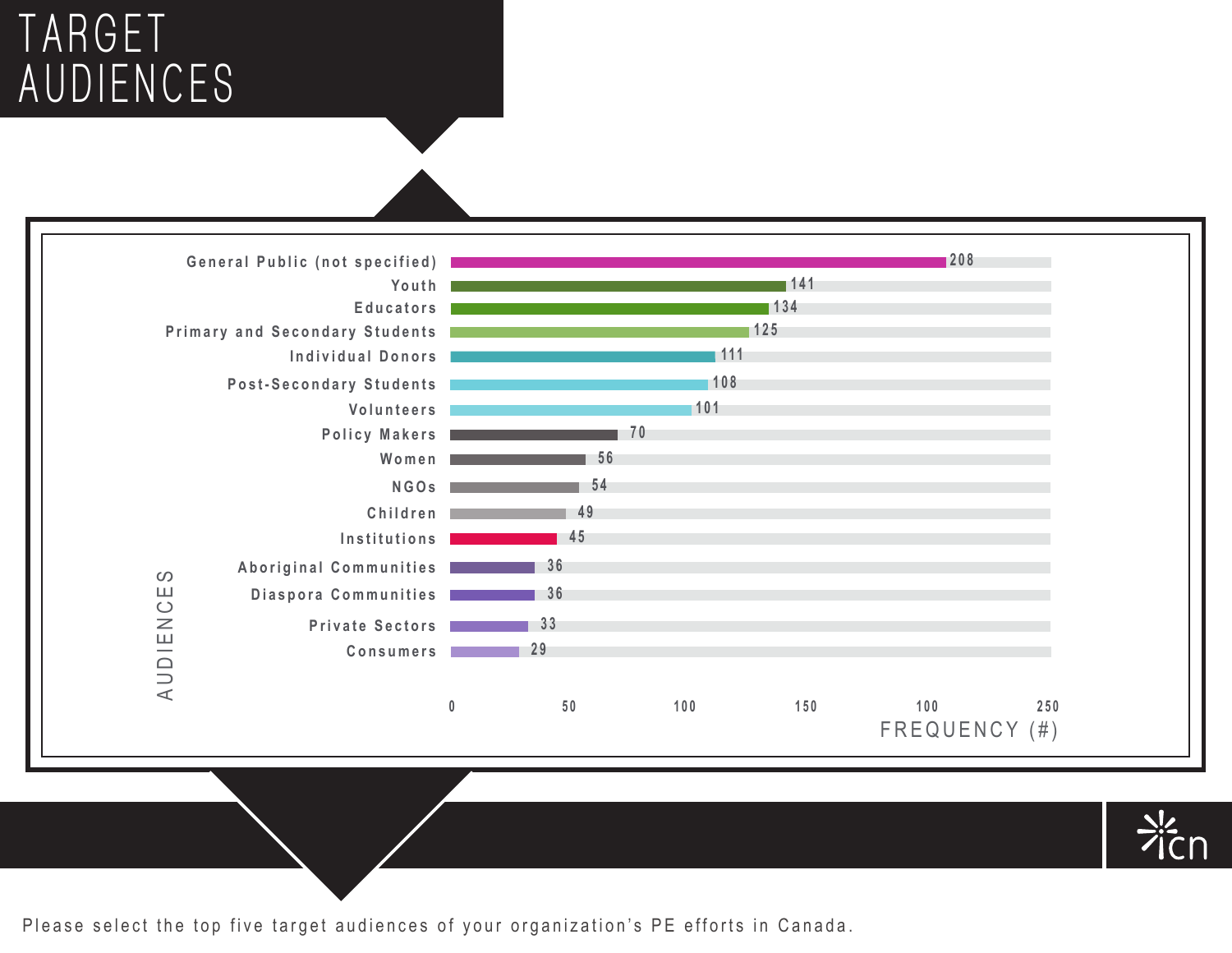#### **ENGAGEMENT METHODS**

|         | <b>WORKSHOPS/ TRAININGS IN SCHOOLS</b>                                                                                                                                                                                               |                                                                                                                |                                                                                                                                                                             |    |    |     |                      | 133 |
|---------|--------------------------------------------------------------------------------------------------------------------------------------------------------------------------------------------------------------------------------------|----------------------------------------------------------------------------------------------------------------|-----------------------------------------------------------------------------------------------------------------------------------------------------------------------------|----|----|-----|----------------------|-----|
|         | SOCIAL MEDIA (FACEBOOK, TWITTER)                                                                                                                                                                                                     |                                                                                                                |                                                                                                                                                                             |    |    |     |                      | 129 |
|         | <b>INFORMATION EVENTS</b>                                                                                                                                                                                                            |                                                                                                                |                                                                                                                                                                             |    |    |     |                      | 123 |
|         | <b>COMMUNITY OUTREACH</b>                                                                                                                                                                                                            |                                                                                                                |                                                                                                                                                                             |    |    |     | 114                  |     |
|         | <b>FUNDRAISING EVENTS</b>                                                                                                                                                                                                            |                                                                                                                | $\mathcal{L}^{\text{max}}_{\text{max}}$ and $\mathcal{L}^{\text{max}}_{\text{max}}$ and $\mathcal{L}^{\text{max}}_{\text{max}}$ and $\mathcal{L}^{\text{max}}_{\text{max}}$ |    |    |     | 113                  |     |
|         | Working with Volunteers <b>Constitution</b> 108                                                                                                                                                                                      |                                                                                                                |                                                                                                                                                                             |    |    |     |                      |     |
|         | Workshops/ Trainings with the Public <b>Community and Contact Contract of the Contract Oriental Contract Oriental Contract Oriental Contract Oriental Contract Oriental Contract Oriental Contract Oriental Contract Oriental Co</b> |                                                                                                                |                                                                                                                                                                             |    |    |     | $-101$               |     |
|         |                                                                                                                                                                                                                                      | Networking Events 2008 and 2008 and 2008 and 2008 and 2008 and 2008 and 2008 and 2008 and 2008 and 2008 and 20 |                                                                                                                                                                             |    |    |     |                      |     |
|         | $Campaigns =$                                                                                                                                                                                                                        |                                                                                                                |                                                                                                                                                                             |    |    |     |                      |     |
| S       | Film or Video 2008 and 2009 and 2009 and 2009 and 2009 and 2009 and 2009 and 2009 and 2009 and 2009 and 2009 and 2009 and 2009 and 2009 and 2009 and 2009 and 2009 and 2009 and 2009 and 2009 and 2009 and 2009 and 2009 and 2       |                                                                                                                |                                                                                                                                                                             |    |    |     |                      |     |
| $\odot$ | Facilitating Experiential Learning <b>Constitution</b> 29                                                                                                                                                                            |                                                                                                                |                                                                                                                                                                             |    |    |     |                      |     |
| METH    | Coordinating International Internships <b>Engineering Coordinating</b> 77                                                                                                                                                            |                                                                                                                |                                                                                                                                                                             |    |    |     |                      |     |
|         | Interactive Websites <b>Exercísion Contract of Australian Contract of Australian Contract of Australian Contract of Australian Contract of Australian Contract of Australian Contract of Australian Contract of Australian Contr</b> |                                                                                                                |                                                                                                                                                                             |    |    |     |                      |     |
|         | Popular Education <b>Constitution</b> 67                                                                                                                                                                                             |                                                                                                                |                                                                                                                                                                             |    |    |     |                      |     |
|         | Blogs 1                                                                                                                                                                                                                              |                                                                                                                |                                                                                                                                                                             | 56 |    |     |                      |     |
|         | Research and Reports <b>Constitution</b> and Alexander and Alexander and Alexander and Alexander and Alexander and Alexander and Alexander and Alexander and Alexander and Alexander and Alexander and Alexander and Alexander and   |                                                                                                                |                                                                                                                                                                             |    |    |     |                      |     |
|         | Policy Change                                                                                                                                                                                                                        |                                                                                                                | 36                                                                                                                                                                          |    |    |     |                      |     |
|         | $\mathbf{0}$                                                                                                                                                                                                                         | 20                                                                                                             | 40                                                                                                                                                                          | 60 | 80 | 100 | 120<br>FREQUENCY (#) | 140 |



Please select the top five methods or approaches your organization uses to engage Canadians?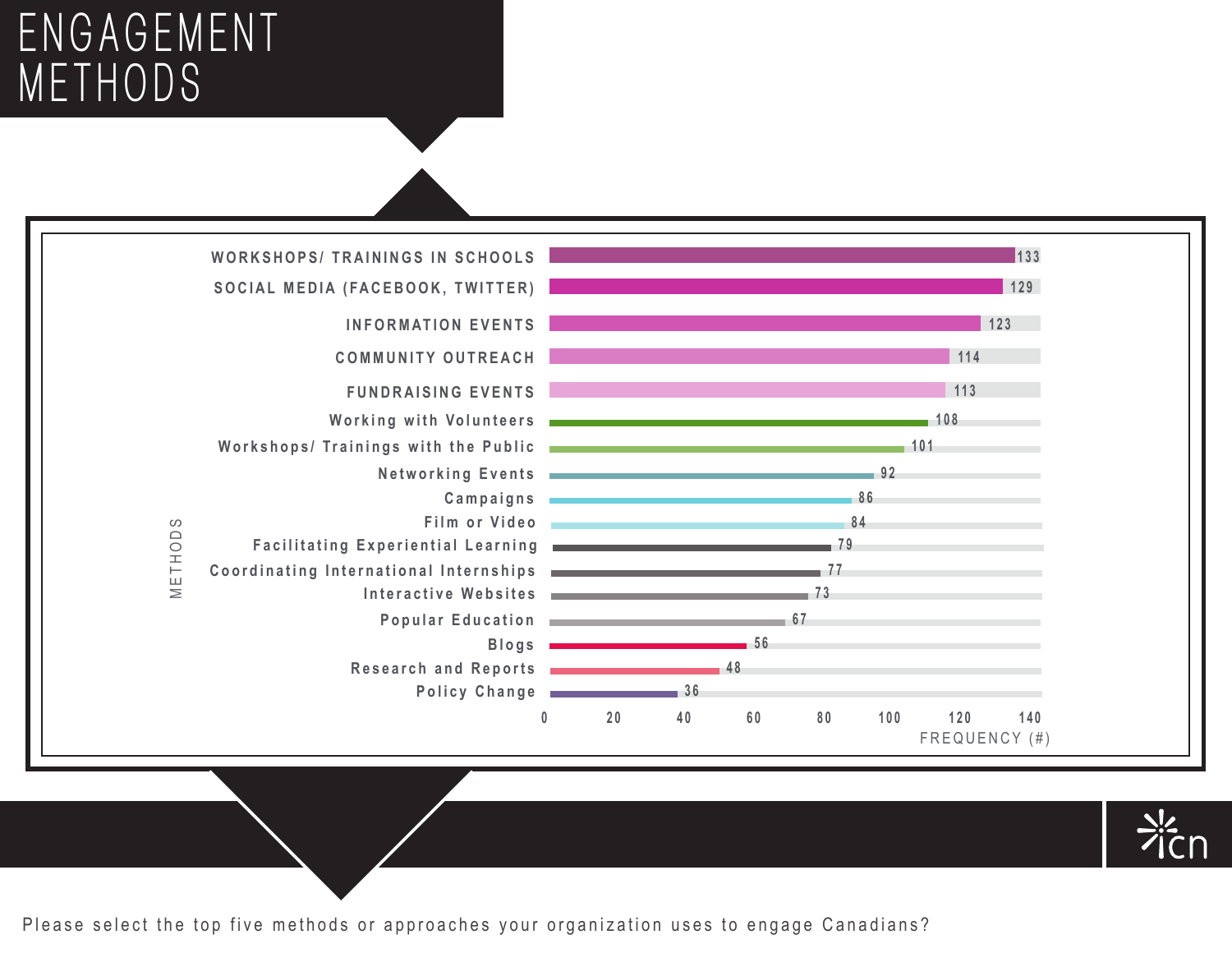### **ISSUES**



Please select the top three issues in which your organization aims to engage Canadians?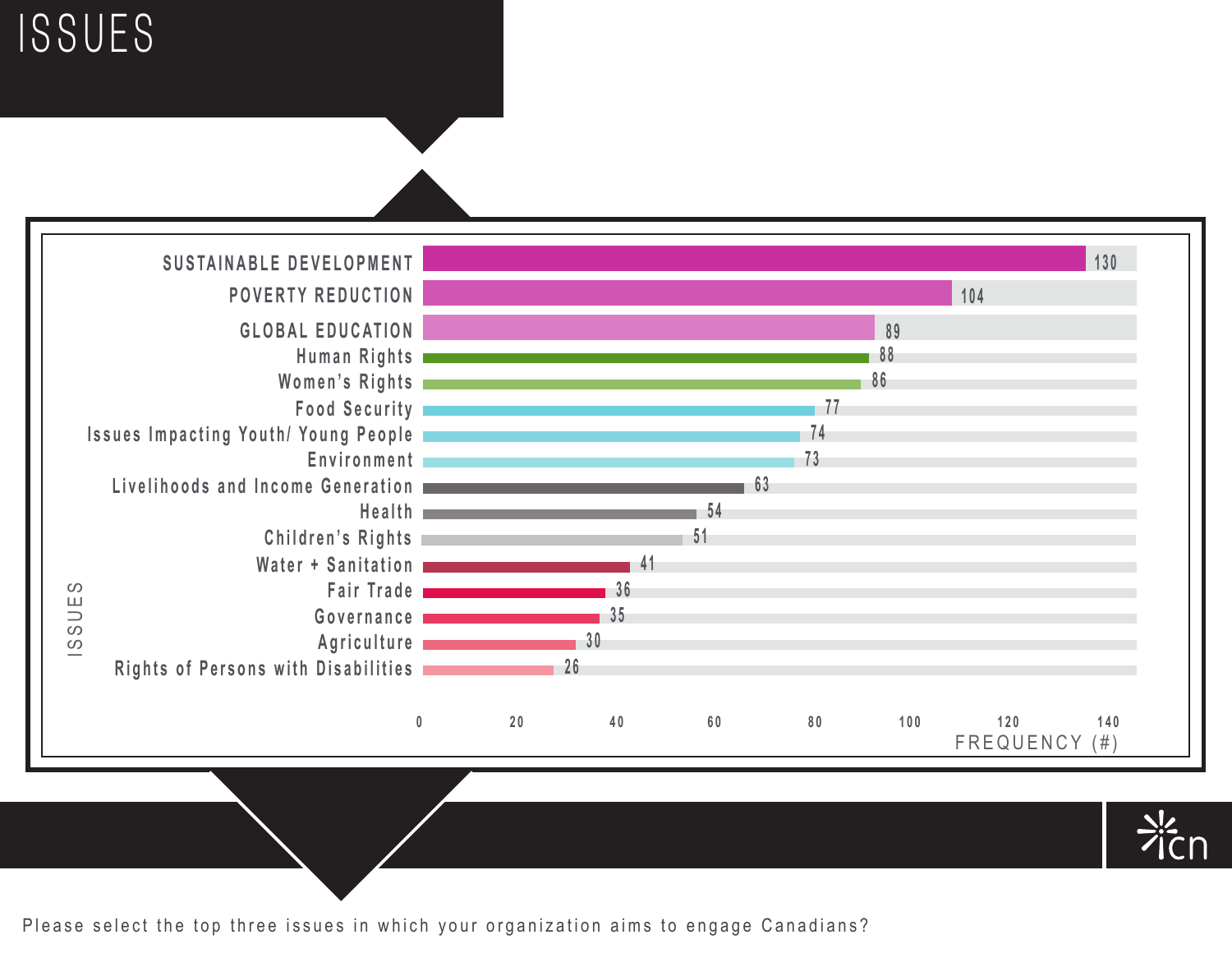#### **EVALUATING P E**





How does your organization evaluate its PE activities?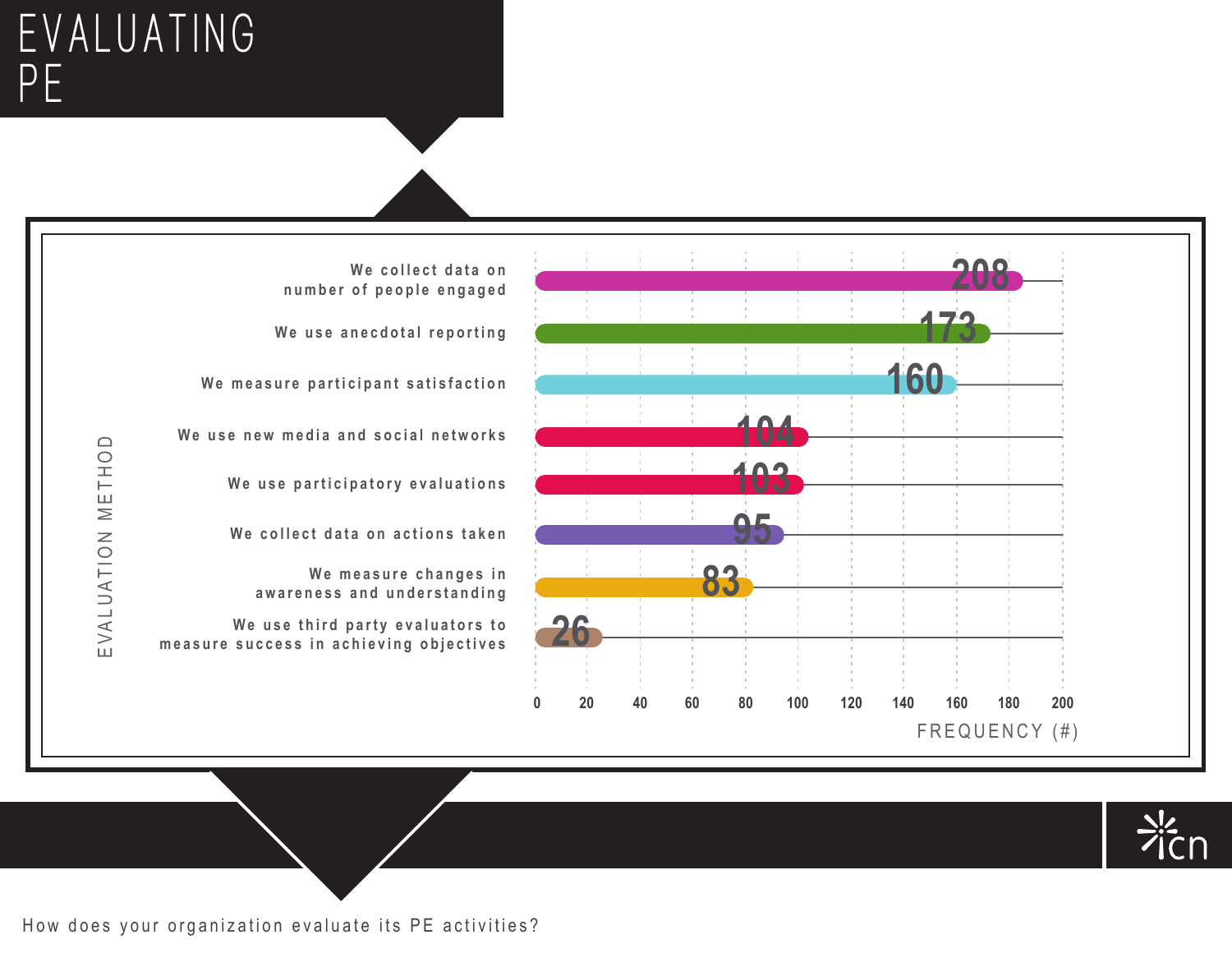#### **KEY CHALLENGES OF PE**



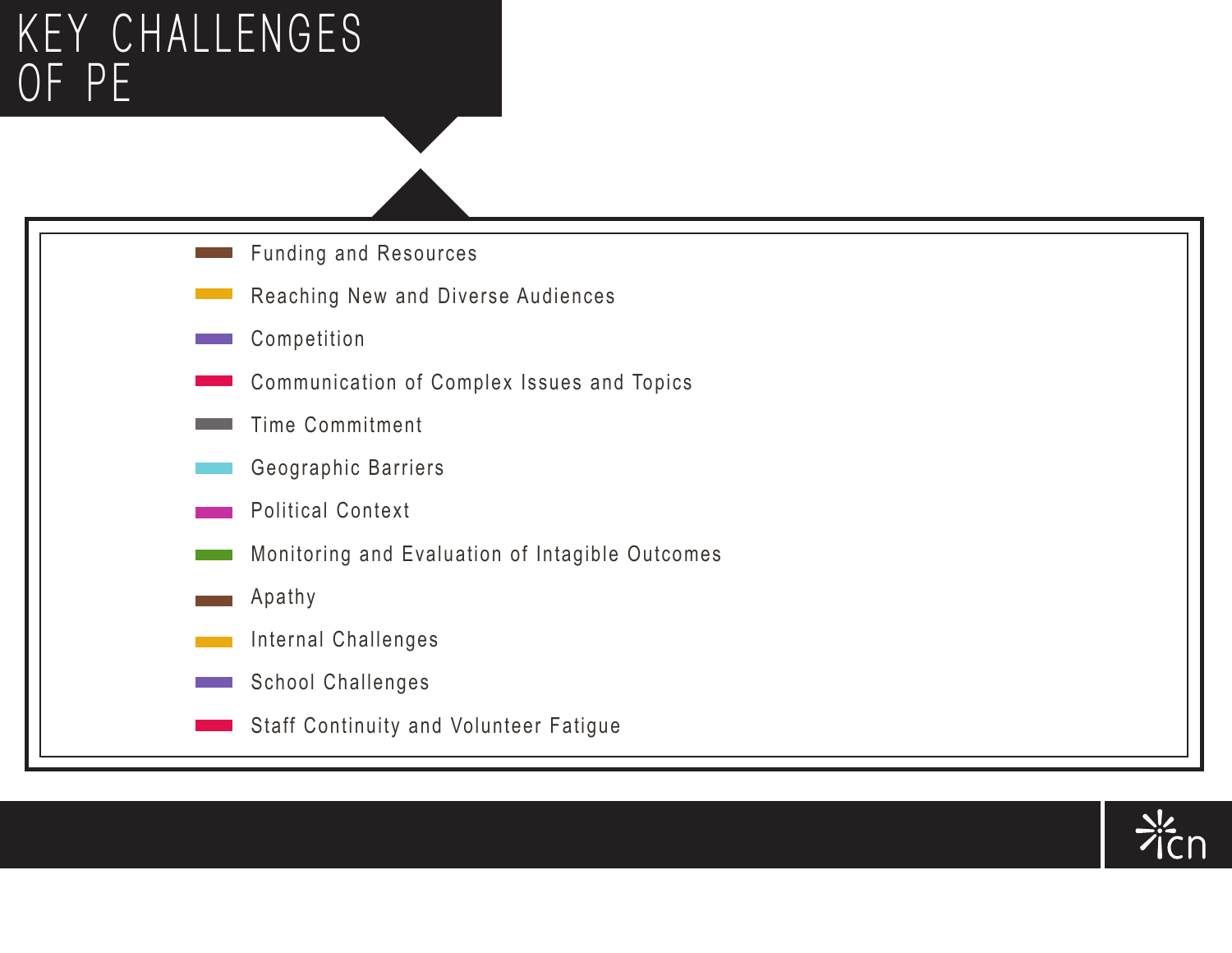#### **IDEAS FOR OVERCOMING CHALLENGES OF PE**

| Timelines<br>Networking<br>Information                                             | Sharing of<br>Resources & | Communication<br>& Media |  | <b>Building</b><br>Networks & | Creating Clear Goals,<br>Purpose & Realistic | Personal<br>Interactions |
|------------------------------------------------------------------------------------|---------------------------|--------------------------|--|-------------------------------|----------------------------------------------|--------------------------|
|                                                                                    |                           |                          |  |                               |                                              |                          |
|                                                                                    |                           |                          |  |                               |                                              |                          |
| Training and<br>Creating<br>Engaging<br>New                                        |                           |                          |  |                               |                                              |                          |
| Capacity<br>Experts<br>Approaches<br>Common<br>Development<br>to Funding<br>Spaces |                           |                          |  |                               |                                              |                          |

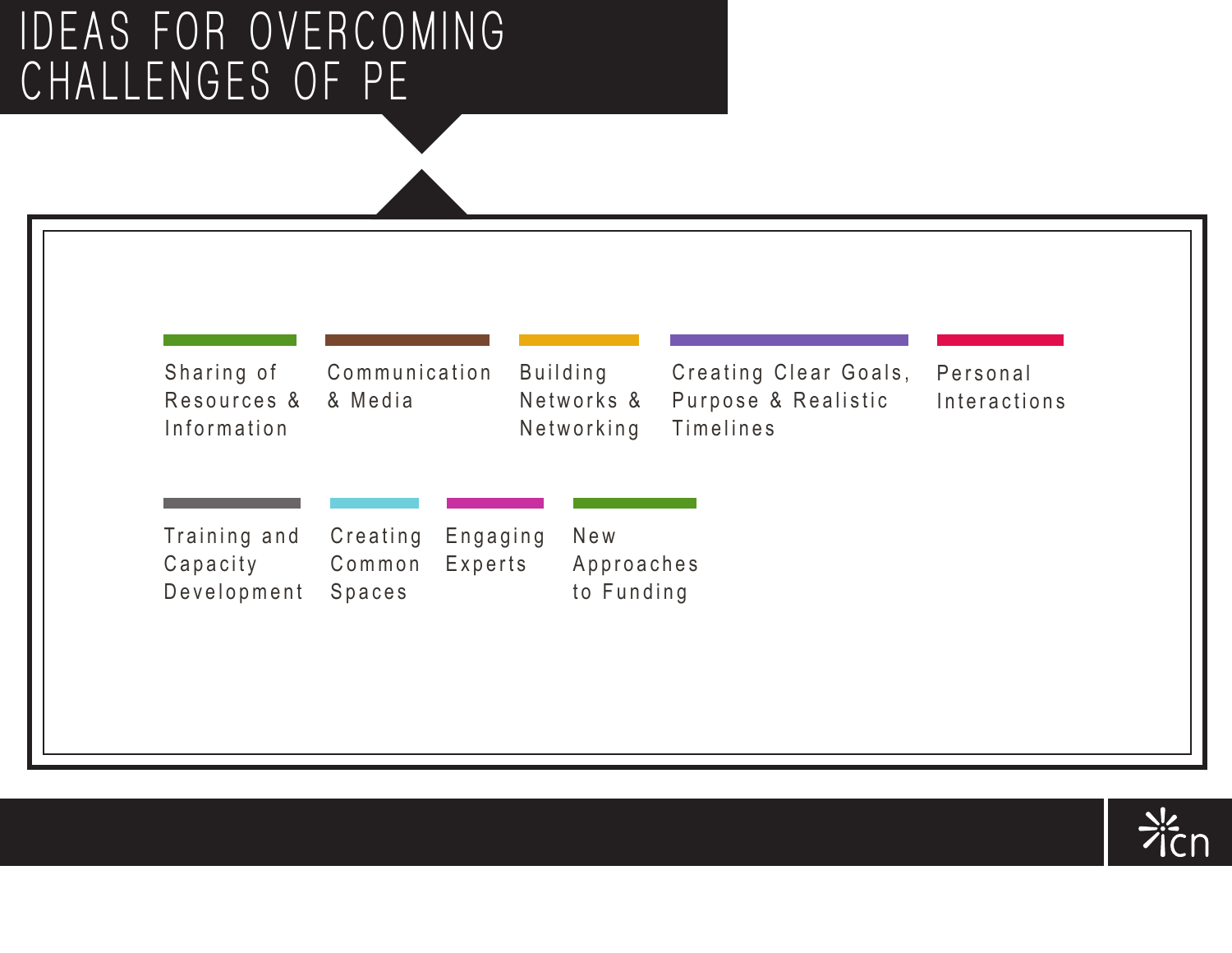#### **ENVISIONING COLLABORATION**



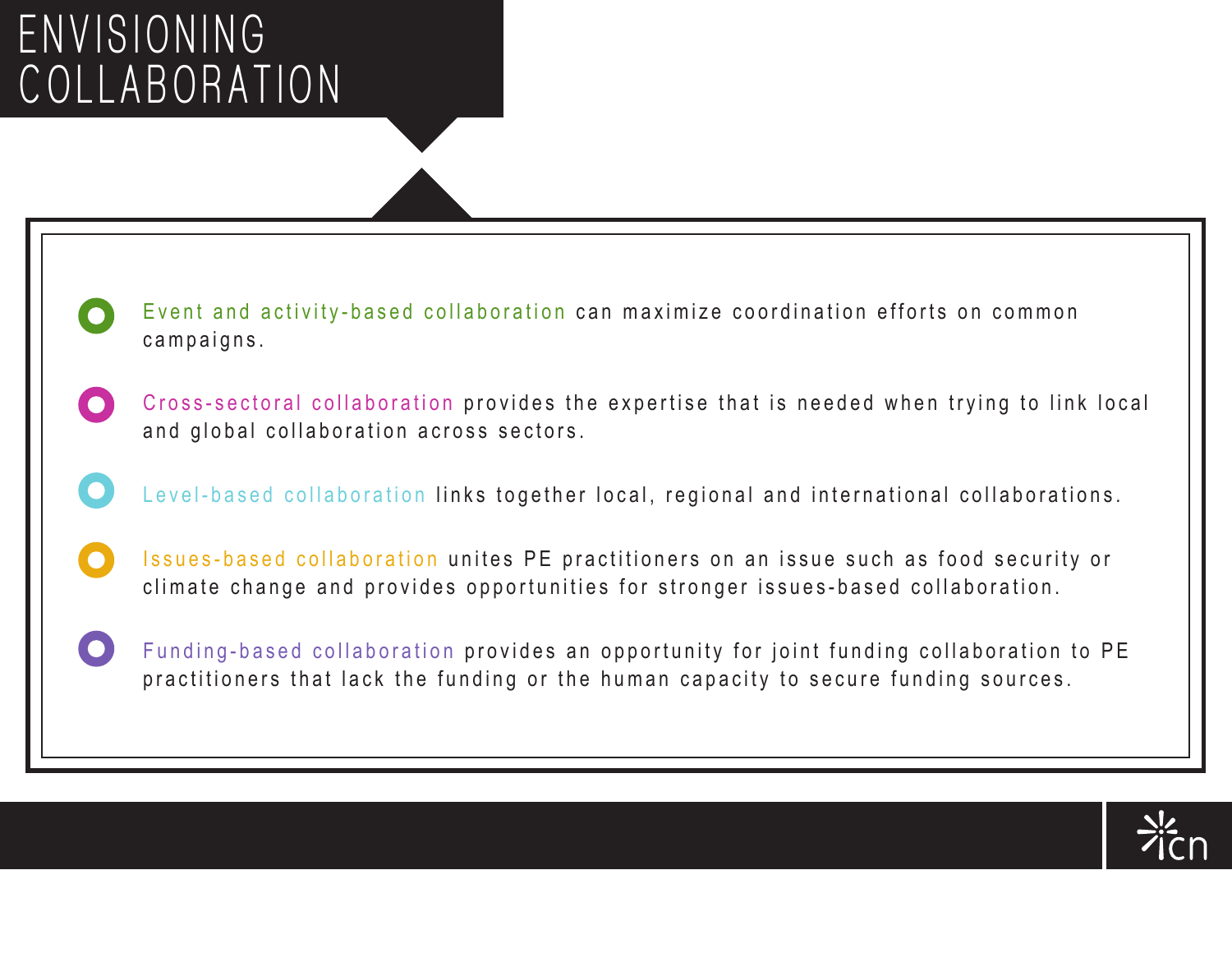# **KNOWLEDGE HUBS**